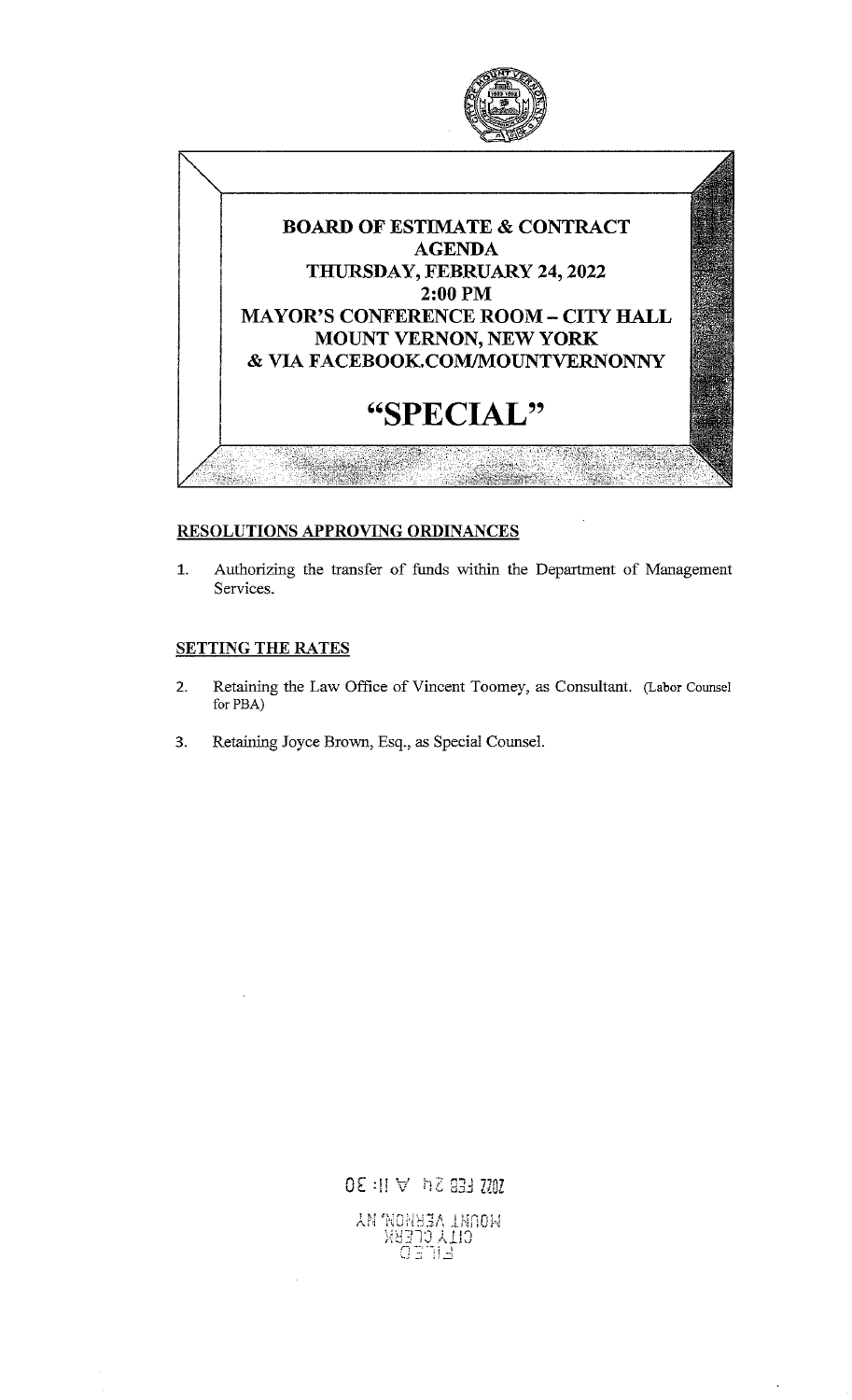RESOLVED, that an ordinance adopted by the City Council on SECIAL February 23, 2022, and signed by the Mayor on February 24, 2022, authorizing the transfer of funds within the Department of Management Services, be and the same is hereby approved.

**APPROVED A ORM** 747 **Assistant Corporation Counsel** 

**APPROVED** 

Dept.

**DEPUTY** Clerk

**ADOPTED BY BOARD OF ESTIMATE** AND CONTRACT

Vote recorded on 2/24/2022 as follows: Yea Morton: Yea Resolution Adopted 3-0 Patterson-Howard: Thompson: Yea

FEB 2 4 2022

į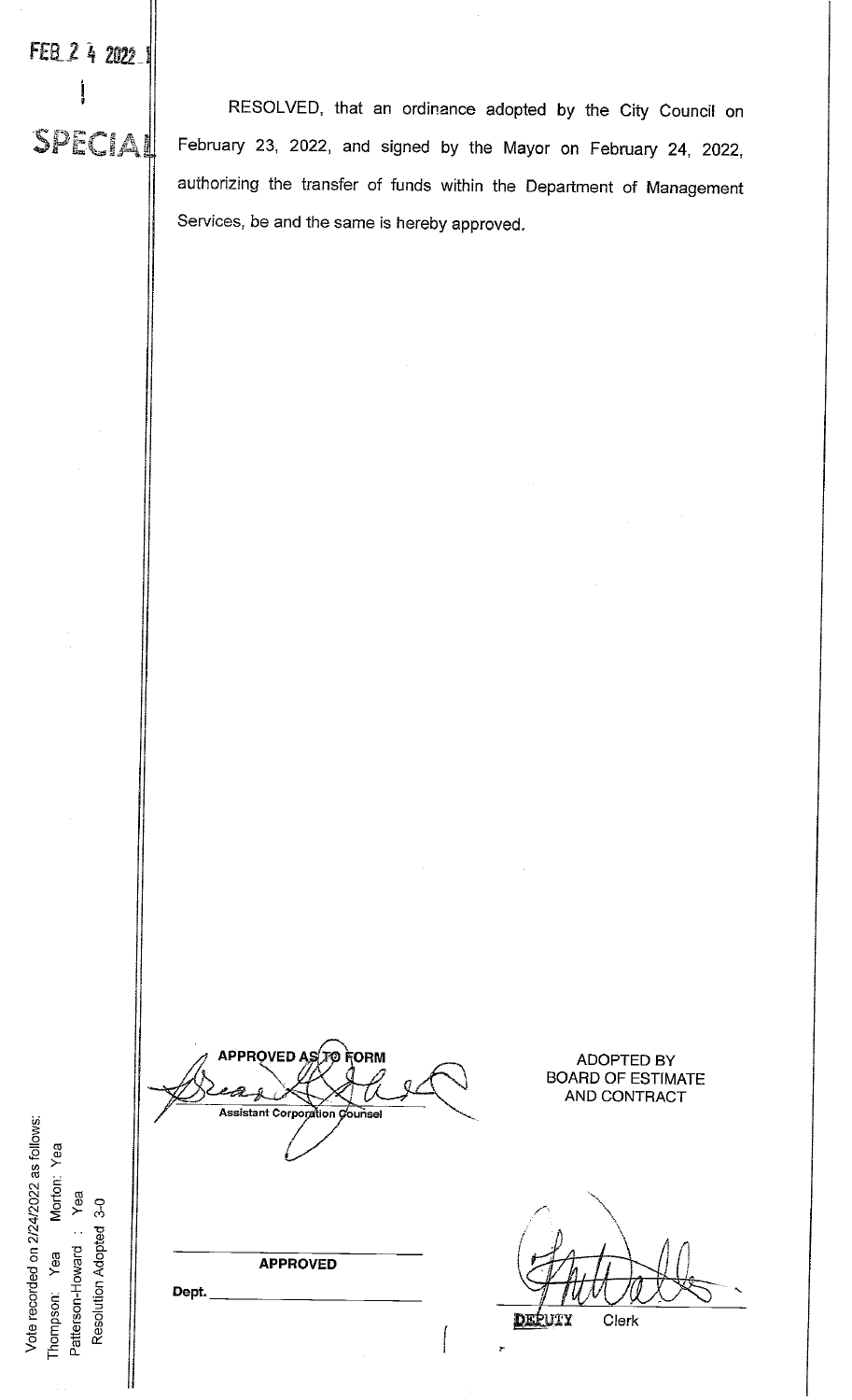## 5 AN ORDINANCE AUTHORIZING <sup>A</sup> TRANSFER OF FUNDS WITHIN THE DEPARTMENT OF MANAGEMENT SERVICES

WHEREAS, by letter dated February 9, 2022, the Commissioner in the Department of Management Services has requested permission to transfer \$30,000 within said department; NOW, THEREFORE,

The City of Mount Vernon, in City Council convened, does hereby ordain and enact:

Section 1. The Comptroller is hereby authorized and directed to transfer the sum of \$30,000 (which will provide further funds and allow the department to pay Dell for Microsoft products and services encumbered in 2020) within the Department of Management Services 2020 Budget as follows:

| Amount to<br>be Transferred<br>\$5,000.00 | <b>From Fiscal Year</b><br>2020 (Budget Code)<br>A1680.215 | To (Budget Code)<br>A1680.405 |
|-------------------------------------------|------------------------------------------------------------|-------------------------------|
|                                           |                                                            |                               |

Section 2. This ordinance shall take effect upon its approval by the Board of Estimate and Contract.

Vote Taken As Follows: 2/23/2022 Browne: Yea Copeland: Yea Poteat: Yea Gleason: Yea o o

Councilperson APPROVED AS TO FORM **THIS ORDINANCE** ADOPTED BY CITY COUNCIL Assistant Corporation Counsel .<br>Isider  $\mathcal{H}$ **ATTEST**  $\forall x$ **DeplayCity Clerk** APPROVED 24 ZD22 APPROVED Date Dept. <u>Vle</u>r **BAG** Mayor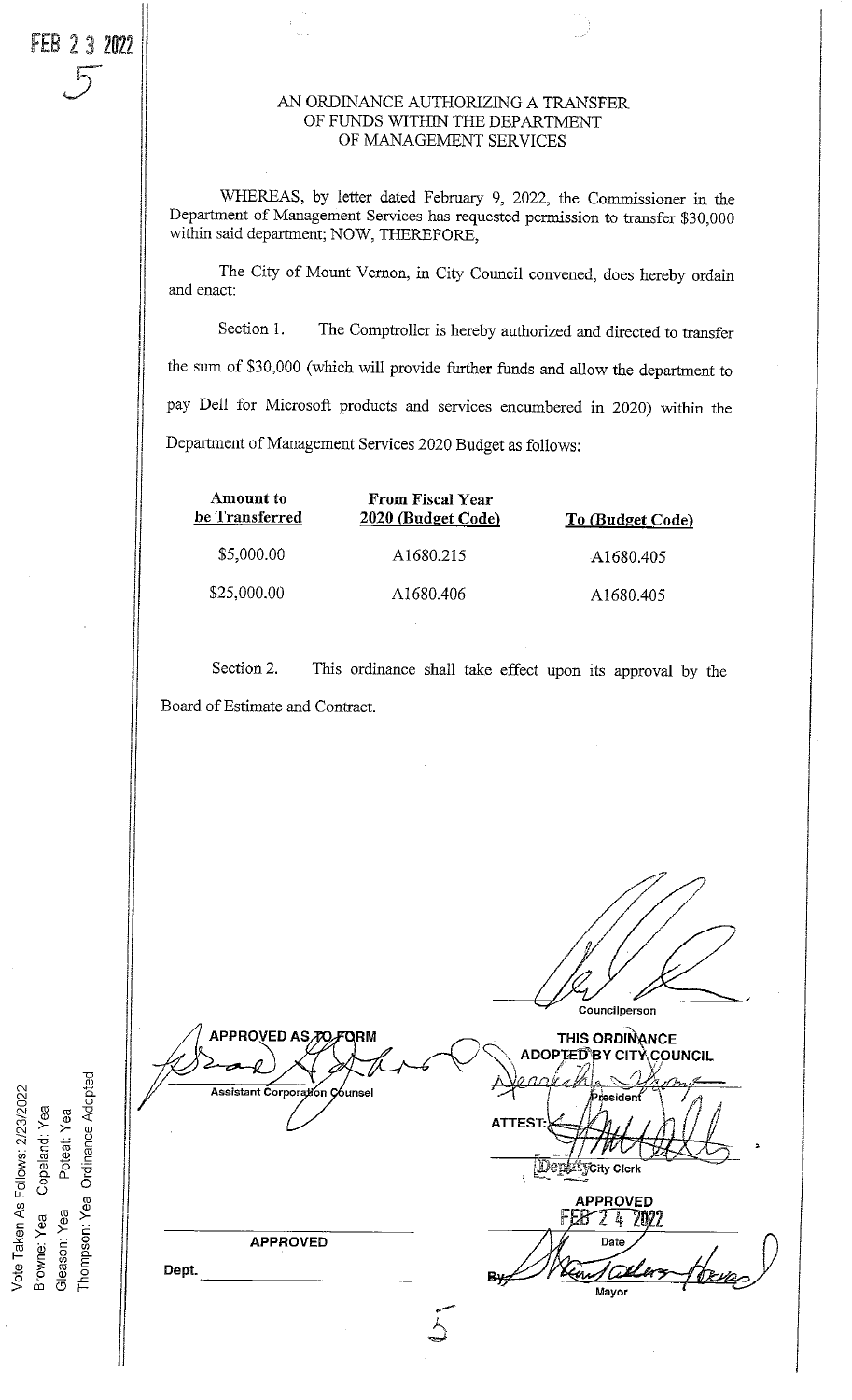Vote recorded on 2/24/2022 as follows: Morton: Yea Yea  $3-0$ Resolution Adopted Patterson-Howard Yea Thompson:

FEB 2 4 2022

J

SPECIAL

**PPROVED A** ORM **Assistant Corporation Counsel** 

**APPROVED** 

Dept.

WHEREAS, pursuant to Section 153 of the Charter of the City of Mount Vernon, the Corporation Counsel, with the written consent of the Mayor, may employ counsel at such compensation as may be agreed upon by the Board of Estimate and Contract in the conduct of proceedings in which the City is a party; and

WHEREAS, by letter dated February 24, 2022, the Corporation Counsel has recommended that this Board retain the Law Office of Vincent Toomey as consultant in its negotiations with the City of Mount Vernon PBA; NOW THEREFORE, be it

RESOLVED, that the Law Office of Vincent Toomey be retained at the rate of \$325.00 per hour for partners, \$250.00 per hour for associate time, and \$125.00 per hour for paralegal time; and be it further

RESOLVED, that funds are available in Budget Code A1420.405 (Contracted Outside Service) Law Department, 2020-2022 Budget; and be it further

RESOLVED, that this resolution shall take effect immediately.

**ADOPTED BY BOARD OF ESTIMATE** AND CONTRACT

DEPUTY Clerk